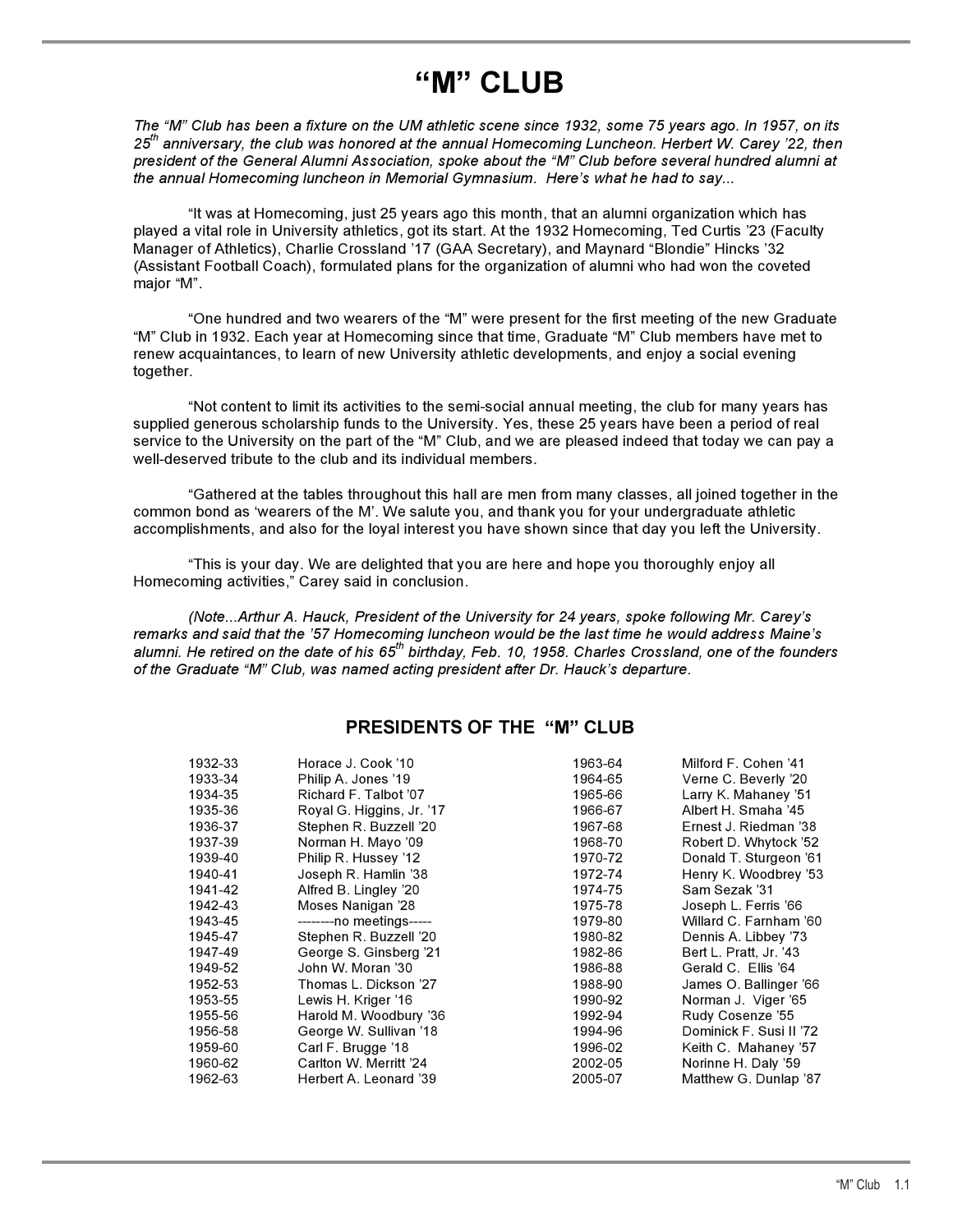# **"M" CLUB \$\$\$ AT WORK**

*Dues paid each year by "M" men and women are used to support a number of athletically-related events and projects. Current programs which receive "M" Club monies are shown here.*

> **Senior Night Banquet and Team Banquets Dean Smith Awards Support of Tournaments, Meets, and Related Events Alumni Meetings and Dinners University of Maine Hall of Fame Scholar-Athlete Program Honorary "M" Induction Ceremony and Luncheon Sam Sezak Academic Center "M" Club Scholarship Fund Buchanan Alumni House**

### **2006-07 Officers 2006-07 Directors**

Vice President Dean Smith '90 Skip Chappelle '62<br>
Secretary Alan Gray (Hon.) Will Farnham '60

President Matt Dunlap '87 Jim Ballinger '66 Jen Smart Gavett '88 Keith Mahaney '57 Trasurer Gerry Ellis '64 Joe Ferris '66 Kerry Brothers Smart '93



### **MR. AND MRS. "M" CLUB**

**One could not find two people who contributed more to the success of the "M" Club and University of Maine athletics in general over a period of more than 60 years than Ethel and Sam Sezak. They worked tirelessly over many years on every "M" Club project, attended every meeting, and personified the Maine spirit. Sam served as "M" Club president in 1975. At one point the "M" Club purchased personal license plates for their car, appropriately titled "M" Club. The Athletic Department, upon Sam's passing in 1989, named the student study lounge in Memorial Gymnasium in his honor. And the Department's extensive program of youth summer sports camps are now called the Sam Sezak Summer Sports Camps.** 

**Sam, whose coaching record at Maine over 25 years was 472 wins, only 180 losses and 11 ties, received the General Alumni Association's Black Bear Award in 1970. He was inducted into both the State of Maine Hall of Fame and the UM Hall of Fame. He received awards for his physical fitness programs from many organizations, including the Maine Legislature, the Peace Corps, Maine Association of Health, Physical Education and Recreation and the Maine State Junior Chamber of Commerce. Sam and Ethel were co-presidents of the Class of 1931 and enjoyed the friendship of literally thousands of Maine alumni throughout the world. This wonderful couple is gone now, but memories of their contributions will never be forgotten by all who knew them.**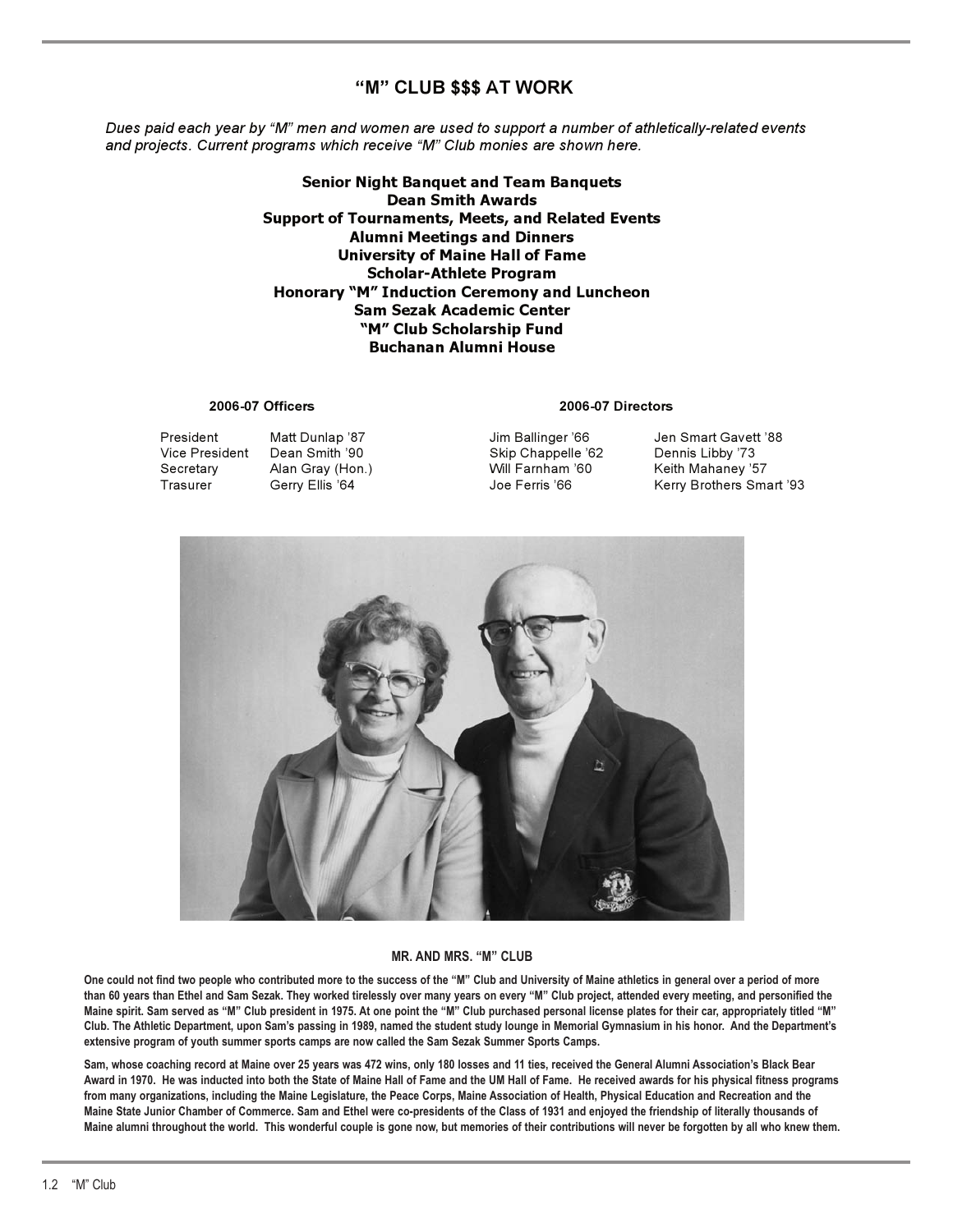# **HONORARY MEMBERS**

*M Club officers, in 1957, instituted a program of offering honorary memberships to individuals who have contributed time and service to the University's athletic programs or M Club projects. As of the spring of 2007, some 307 individuals have been so honored.*

Agrusa, Regina Archambualt, John Barker, Muriel Chandler, Garth

Aceto, Tom Cole, Galen Gooch, Frank Jr. Lick, Marilyn Adams, John Jr. Cole, Tom Goode, Earsel Light, Tammy Alfond, Harold Corbin, Roy Gran, Tracy Jr. Lord, Hugh Allen, Kenneth Cosenze, Rudy Grant, Judson Jr. Lovett, George Allen, Lee Cosgrove, John Sr. Graves, Bob Lowell, Don Anderson, Janet Cota, Don Gray, Alan Lowery, Lee Averill, Joni Coupe, John Grondin, Jean Lutz, Evelyn Averill, Bob Coutts, Steve Hackett, Ed Jr. MacMillan, Stan Baeza, Maria Covell, Bob Hale, George Macomber, Larry Bailey, Judith Cowan, James Jr. Hall, George Mahaney, Karlene Bananas Crane, Walter "Pete" Harlow, Len Marsters, Irvine Jr.<br>Barker, Muriel Creteau, Bob Harmon, Jim Martin, Steve Bartlett, Merrill **Currier, Stanley** Harper, Tom Mateja, Phil Baxter, Harry Curtis, Ted Jr. Harris, Jeff Mathieu, Doug Bazinet, Bob Cushman, Joe Hart, Cathy McCorrison, George Benoit, John Cyr, Joe Hart, John Jr. McDonough, John Daigle, Delphis "Red" Bicknell, Jack Daigle, Edna Heath, Fred McNeary, Matt Biggs, Doug **Dall, John Herlihy, Gerry Miller, Rich** Herlihy, Gerry Miller, Rich Billington, Murray Dalton, Barbara Brown Hillson, Harvey Mills, Jeff Blease, Jack Daly, Norinne Hoctor, John Muro, Jim Bodwell, Russell Darling, Ed Holmes, Bob Jr. Murray, Garrie Bourque, Matt Devoe, Dana Homans, Harrison Myers, Frank Bragg, Charles II Dineen, John Humphrey, Wallace Nadeau, Les Brown, Carleton Donovan, Betty Hutchins, Chris Nelson, Bob Brown, Doug Doucette, Linda Hutchinson, Diane Ness, Edith Talbot Bubar, Ken Dunphy, Jim Israel, Stan Nicholson, Arthur III Buckley, Paul **Dupuis, Sharon Mullet Buckley, Paul And Dupuis, Sharon Mullet Jamison, Greg Noyce, Elizabeth** Burns, Warren Eastwood, Earl Johndro, Ellen Chessa O'Connor, Rich Campbell, John Estler, Sue Johnson, William Oliver, Bill Evans, Stanley Carney, Mike Farnham, Elanna Clark Jordan, Frank Osborne, Owen Caruso, Allyn Farnham, Don Keatinge, Murray Palmer, Gerald Cecchini, Bob Fineson, Maurice Kennedy, Ralph Patterson, Leroy Chase, Andrew Fogler, Raymond Kessock, Mike Pelletier, Albert Folger, Philip "Brud" Chase, Gordon Fournier, Ken King, Stephen Perrin, Alan Chase, Ruth Gaetani, John Kix, Terry Pickard, Carroll Chessa, Cheryl Gaetani, Peter Sr. Knight, Ronald Pickering, Bianca<br>Chretian, Paul Gammons, Peter Jr. Lafayette, Danny Pickering, David Civiello, Rev. John Garvin, Jim Lane, Russ Pierce, Irving Clark, F. David Gatchell, Danny Latti, Michael Pierce, Leonard Clement, Frank Giffin, John Leonard, Ralph Pooler, Anne Coates, Don Gilley, Frank Letendre, Mark Poulton, Bruce Cobb, Bob Goff, Jim LeVasseur, Joy Prenderegast, Martin Goldsmith, Mickey Lewis, Alan Pullen, Mike Cohen, Mark Gonyar, George Lick, Dale Pullen, Winston

Hutchinson, Fred Lempa, Kevin

Mahoney, Larry McCutcheon, John Mooers, Don Murray, Rev. Frank Bunker, Gaelyn Dyer, Jim Jenness, Lyle O'Connor, Coral-Jeanne Ochmanski, Charles "Bud" Pickering, David